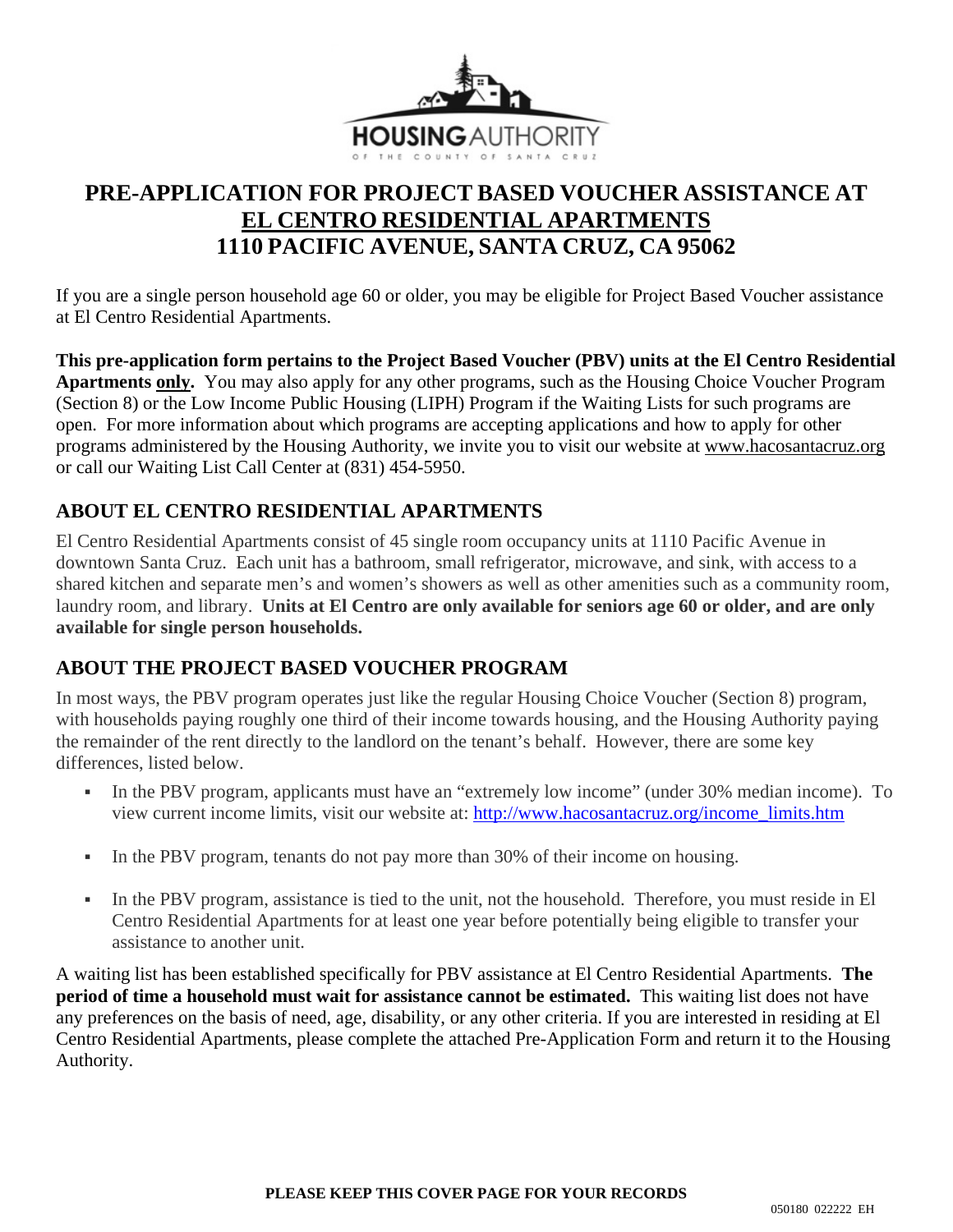### **WHAT TO EXPECT AFTER YOU COMPLETE A PRE-APPLICATION FORM**

- 1. **Your name will be placed on the waiting list for El Centro Residential Apartments by the date the Housing Authority receives your completed pre-application.**
- 2. **You will receive a confirmation letter confirming that you have been placed on the waiting list for El Centro.** It may take several months before you receive this confirmation letter. When you receive your confirmation letter, keep the letter for your records.
- 3. **Your wait for assistance may be long**. We cannot predict when your name will reach the top of the waiting list. Once you have received your confirmation letter, you may not receive anything from the Housing Authority for a very long time.
- 4. **You must keep us informed, in writing, within thirty (30) days of any changes to your mailing address.** It is your responsibility to make sure the mailing address you give us is a reliable and secure one. If, at any time, you do not respond to Housing Authority requests for information or appointments by the due dates established in those letters, or if at any time letters sent to you are returned to the Housing Authority as undeliverable, no further attempts to contact you will be made and your name will be removed from the Waiting List.
- 5. **When your name reaches the top of the waiting list we will contact you to confirm your continued interest in living at El Centro Residential Apartments, and inform you when a unit becomes available.**  At that time, you will be given instructions to contact El Centro management, who will screen prospective tenants and provide the Housing Authority with a referral for the available unit.
- 6. **When El Centro management has referred you for a unit, the Housing Authority will conduct an income eligibility determination.** As part of that eligibility determination, the Department of Housing and Urban Development requires that we perform a sex offender check on all applicants. Additionally, the Housing Authority may also perform a criminal background check or credit check. Please see our website for more information about program eligibility. However, program rules are subject to change at any time, and your eligibility will not be determined until you have reached the top of the list.
- 7. **How to reach us – you may visit our website at [www.hacosantacruz.org](http://www.hacosantacruz.org/) or call the Waiting List Call Center at (831) 454-5950.**



**The Housing Authority of the County of Santa Cruz** 2160 41st Avenue  $\bullet$  Capitola, CA 95010 Phone (831) 454-9455 • TDD (831) 475-1146 [www.hacosantacruz.org](http://www.hacosantacruz.org/)



*If you need assistance completing this form, please contact the Housing Authority Waiting List Call Center at (831) 454-5950.*

**PLEASE KEEP THIS COVER PAGE FOR YOUR RECORDS**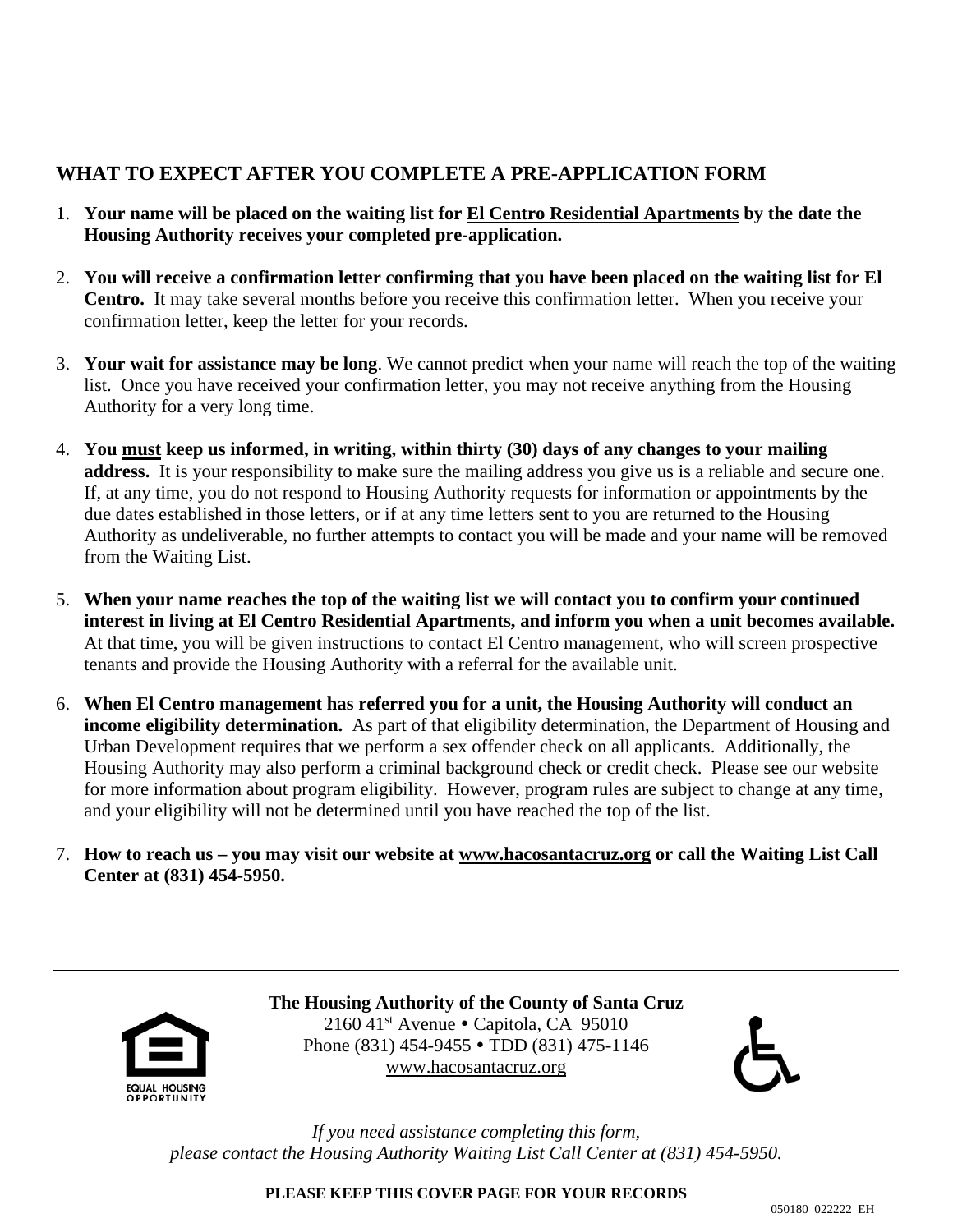# **PRE-APPLICATION FOR PROJECT BASED VOUCHER ASSISTANCE AT EL CENTRO RESIDENTIAL APARTMENTS 1110 PACIFIC AVENUE, SANTA CRUZ, CA 95062**

In order to be placed on the Waiting List for El Centro Residential Apartments, please complete the following questions. Please print your answers neatly in blue or black pen. Incomplete or illegible pre-applications will not be accepted. Only one Pre-Application form will be accepted per applicant. Duplicate Pre-Application forms will be rejected.

### **Applicant Information (If a question is not applicable to you, answer "N/A" or "None".)**

| 1.  | <b>First Name</b>                                                                                                                       |                    |                                                 |                        |  |
|-----|-----------------------------------------------------------------------------------------------------------------------------------------|--------------------|-------------------------------------------------|------------------------|--|
| 2.  | Middle Initial                                                                                                                          |                    |                                                 |                        |  |
| 3.  | <b>Last Name</b>                                                                                                                        |                    |                                                 |                        |  |
| 4.  | <b>Social Security Number</b>                                                                                                           |                    |                                                 | Not Applicable         |  |
| 5.  | Home Telephone Number                                                                                                                   |                    | $\begin{array}{c} \hline \end{array}$           |                        |  |
| 6.  | <b>Current Resident Address</b><br>(Cannot be a PO Box)                                                                                 |                    |                                                 |                        |  |
|     | $\Box$ Check here if homeless                                                                                                           | City               |                                                 |                        |  |
| 7.  | <b>Mailing Address</b><br>(If different, or if no                                                                                       |                    |                                                 |                        |  |
|     | resident address provided)                                                                                                              |                    |                                                 |                        |  |
| 8.  | $\begin{tabular}{c} $ \small{ $ \mathbb{S} $} \end{tabular}$<br>Total annual household income                                           |                    |                                                 |                        |  |
| 9.  | Spanish<br>In which language do you prefer to communicate?<br>English                                                                   |                    |                                                 |                        |  |
|     |                                                                                                                                         |                    | <b>TDD</b>                                      |                        |  |
| 10. |                                                                                                                                         |                    | You must be 60 or older at the time of move-in. |                        |  |
| 11. | Sex<br>Male<br>Female                                                                                                                   |                    |                                                 |                        |  |
| 12. | Number of members in household                                                                                                          |                    | Units are available for single room occupancy.  |                        |  |
|     | Optional – HUD requires the Housing Authority to request this information.                                                              |                    |                                                 |                        |  |
| 13. | Ethnicity                                                                                                                               | Hispanic or Latino |                                                 | Not Hispanic or Latino |  |
| 14. | African American / Black<br>American Indian / Alaska Native<br>Race<br>Asian<br>Caucasian / White<br>Native Hawaiian / Pacific Islander |                    |                                                 |                        |  |

#### **PLEASE RETURN THIS PRE-APPLICATION TO THE HOUSING AUTHORITY OF THE COUNTY OF SANTA CRUZ.**

**SEND THIS PRE-APPLICATION TO: HOUSING AUTHORITY OF THE COUNTY OF SANTA CRUZ – 2160 41st AVENUE – CAPITOLA CA 95010.**